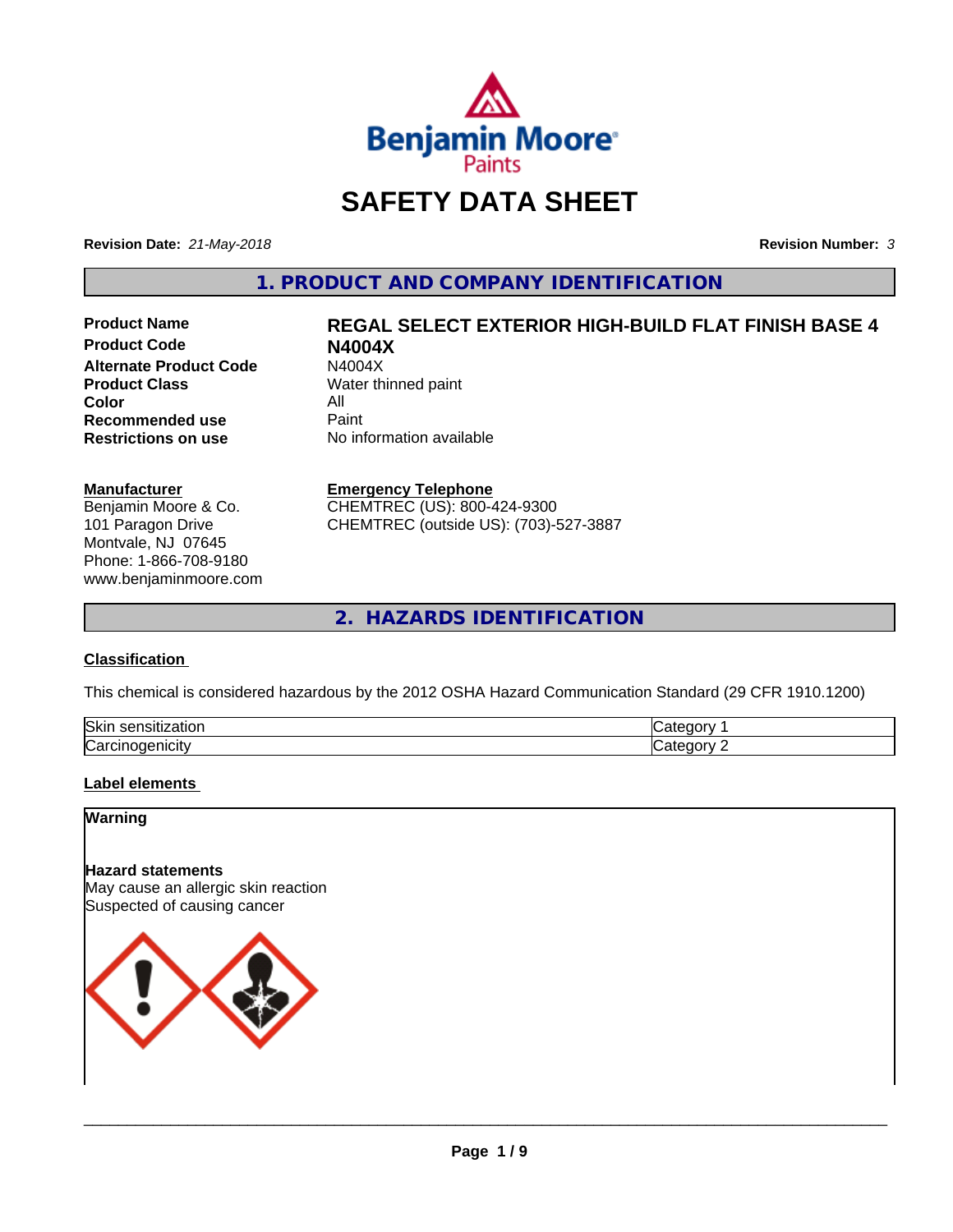#### **Appearance** liquid

**Odor** little or no odor

#### **Precautionary Statements - Prevention**

Obtain special instructions before use Do not handle until all safety precautions have been read and understood Use personal protective equipment as required Avoid breathing dust/fume/gas/mist/vapors/spray Contaminated work clothing should not be allowed out of the workplace

Wear protective gloves

#### **Precautionary Statements - Response**

IF exposed or concerned: Get medical advice/attention **Skin** IF ON SKIN: Wash with plenty of soap and water If skin irritation or rash occurs: Get medical advice/attention

Wash contaminated clothing before reuse

#### **Precautionary Statements - Storage**

Store locked up

#### **Precautionary Statements - Disposal**

Dispose of contents/container to an approved waste disposal plant

#### **Hazards not otherwise classified (HNOC)**

Not applicable

#### **Other information**

No information available

# **3. COMPOSITION INFORMATION ON COMPONENTS**

| <b>Chemical name</b>                       | <b>CAS No.</b> | Weight-% |
|--------------------------------------------|----------------|----------|
| Diatomaceous earth                         | 61790-53-2     |          |
| Sodium C14-C16 olefin sulfonate            | 68439-57-6     | U.5      |
| Urea, N-(3,4-dichlorophenyl)-N,N-dimethyl- | 330-54-1       | U.S      |
| 2-N-octvl-4-Isothiazolin-3-One             | 26530-20-1     | U.O      |

# **4. FIRST AID MEASURES**

| <b>General Advice</b> | No hazards which require special first aid measures.                                                                                                                                                                                |
|-----------------------|-------------------------------------------------------------------------------------------------------------------------------------------------------------------------------------------------------------------------------------|
| <b>Eye Contact</b>    | Rinse thoroughly with plenty of water for at least 15 minutes and consult a<br>physician.                                                                                                                                           |
| <b>Skin Contact</b>   | Wash off immediately with soap and plenty of water while removing all<br>contaminated clothes and shoes. If skin irritation persists, call a physician. Wash<br>clothing before reuse. Destroy contaminated articles such as shoes. |
| <b>Inhalation</b>     | Move to fresh air. If symptoms persist, call a physician.                                                                                                                                                                           |
| Ingestion             | Clean mouth with water and afterwards drink plenty of water. Consult a physician                                                                                                                                                    |
|                       |                                                                                                                                                                                                                                     |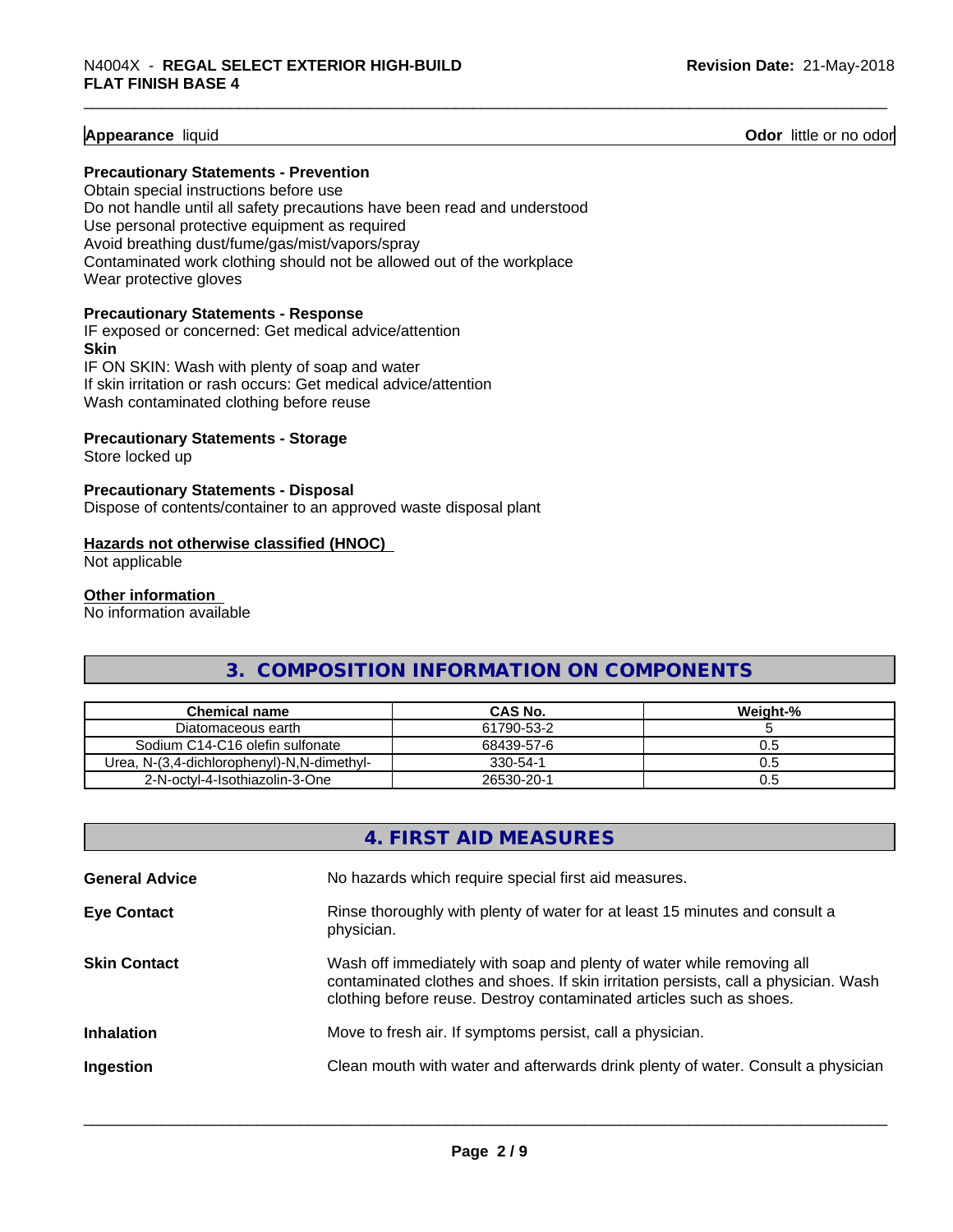|                                                                                                   |                                                               | if necessary.                                                        |                                                                                                                 |                         |
|---------------------------------------------------------------------------------------------------|---------------------------------------------------------------|----------------------------------------------------------------------|-----------------------------------------------------------------------------------------------------------------|-------------------------|
| <b>Most Important</b><br><b>Symptoms/Effects</b>                                                  |                                                               |                                                                      | May cause allergic skin reaction.                                                                               |                         |
| <b>Notes To Physician</b>                                                                         |                                                               |                                                                      | Treat symptomatically.                                                                                          |                         |
|                                                                                                   |                                                               |                                                                      | 5. FIRE-FIGHTING MEASURES                                                                                       |                         |
| <b>Suitable Extinguishing Media</b>                                                               |                                                               |                                                                      | Use extinguishing measures that are appropriate to local<br>circumstances and the surrounding environment.      |                         |
| <b>Protective Equipment And Precautions For</b><br><b>Firefighters</b>                            |                                                               | and full protective gear.                                            | As in any fire, wear self-contained breathing apparatus<br>pressure-demand, MSHA/NIOSH (approved or equivalent) |                         |
| <b>Specific Hazards Arising From The Chemical</b>                                                 |                                                               | Closed containers may rupture if exposed to fire or<br>extreme heat. |                                                                                                                 |                         |
| <b>Sensitivity To Mechanical Impact</b>                                                           |                                                               | No                                                                   |                                                                                                                 |                         |
| <b>Sensitivity To Static Discharge</b>                                                            |                                                               | No                                                                   |                                                                                                                 |                         |
| <b>Flash Point Data</b><br>Flash Point (°F)<br>Flash Point (°C)<br><b>Method</b>                  |                                                               |                                                                      | Not applicable<br>Not applicable<br>Not applicable                                                              |                         |
| <b>Flammability Limits In Air</b>                                                                 |                                                               |                                                                      |                                                                                                                 |                         |
|                                                                                                   | Lower flammability limit:<br><b>Upper flammability limit:</b> |                                                                      | Not applicable<br>Not applicable                                                                                |                         |
| <b>NFPA</b>                                                                                       | Health: 1                                                     | Flammability: 0                                                      | Instability: 0                                                                                                  | Special: Not Applicable |
| <b>NFPA Legend</b><br>0 - Not Hazardous<br>1 - Slightly<br>2 - Moderate<br>3 - High<br>4 - Severe |                                                               |                                                                      |                                                                                                                 |                         |

*The ratings assigned are only suggested ratings, the contractor/employer has ultimate responsibilities for NFPA ratings where this system is used.*

*Additional information regarding the NFPA rating system is available from the National Fire Protection Agency (NFPA) at www.nfpa.org.*

# **6. ACCIDENTAL RELEASE MEASURES**

| <b>Personal Precautions</b>      | Avoid contact with skin, eyes and clothing. Ensure adequate ventilation. |
|----------------------------------|--------------------------------------------------------------------------|
| <b>Other Information</b>         | Prevent further leakage or spillage if safe to do so.                    |
| <b>Environmental precautions</b> | See Section 12 for additional Ecological Information.                    |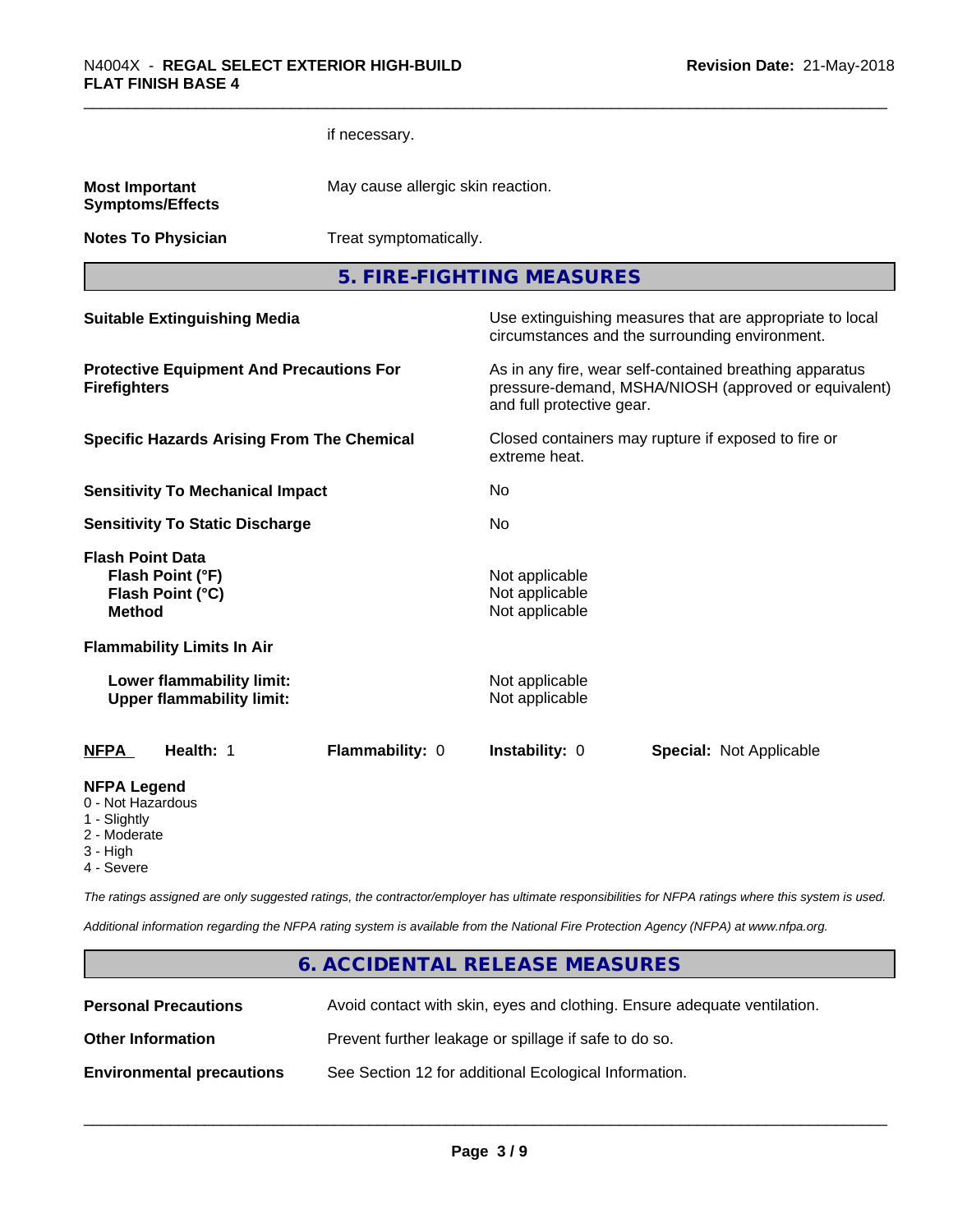| <b>Methods For Clean-Up</b>   | Soak up with inert absorbent material. Sweep up and shovel into suitable<br>containers for disposal.                                                                             |  |  |
|-------------------------------|----------------------------------------------------------------------------------------------------------------------------------------------------------------------------------|--|--|
|                               | 7. HANDLING AND STORAGE                                                                                                                                                          |  |  |
| <b>Handling</b>               | Avoid contact with skin, eyes and clothing. Avoid breathing vapors, spray mists or<br>sanding dust. In case of insufficient ventilation, wear suitable respiratory<br>equipment. |  |  |
| <b>Storage</b>                | Keep container tightly closed. Keep out of the reach of children.                                                                                                                |  |  |
| <b>Incompatible Materials</b> | No information available                                                                                                                                                         |  |  |

# **8. EXPOSURE CONTROLS/PERSONAL PROTECTION**

#### **Exposure Limits**

| <b>Chemical name</b>                       | <b>ACGIH TLV</b>  | <b>OSHA PEL</b> |
|--------------------------------------------|-------------------|-----------------|
| Diatomaceous earth                         | N/E               |                 |
|                                            |                   | 20 mppcf - TWA  |
| Urea, N-(3,4-dichlorophenyl)-N,N-dimethyl- | 10 mg/m $3$ - TWA | N/E             |

#### **Legend**

ACGIH - American Conference of Governmental Industrial Hygienists Exposure Limits OSHA - Occupational Safety & Health Administration Exposure Limits N/E - Not Established

| <b>Engineering Measures</b>          | Ensure adequate ventilation, especially in confined areas.                                                                          |
|--------------------------------------|-------------------------------------------------------------------------------------------------------------------------------------|
| <b>Personal Protective Equipment</b> |                                                                                                                                     |
| <b>Eye/Face Protection</b>           | Safety glasses with side-shields.                                                                                                   |
| <b>Skin Protection</b>               | Protective gloves and impervious clothing.                                                                                          |
| <b>Respiratory Protection</b>        | In case of insufficient ventilation wear suitable respiratory equipment.                                                            |
| <b>Hygiene Measures</b>              | Avoid contact with skin, eyes and clothing. Remove and wash contaminated<br>clothing before re-use. Wash thoroughly after handling. |
|                                      |                                                                                                                                     |

# **9. PHYSICAL AND CHEMICAL PROPERTIES**

**Appearance** and the contract of the contract of the contract of the contract of the contract of the contract of the contract of the contract of the contract of the contract of the contract of the contract of the contract little or no odor **No information available Density (lbs/gal)** 10.2 - 10.6 **Specific Gravity** 1.22 - 1.27 **No information available Viscosity (cps)** No information available **No information available No information available No information available Vapor pressure @20 °C (kPa)** No information available **No information available**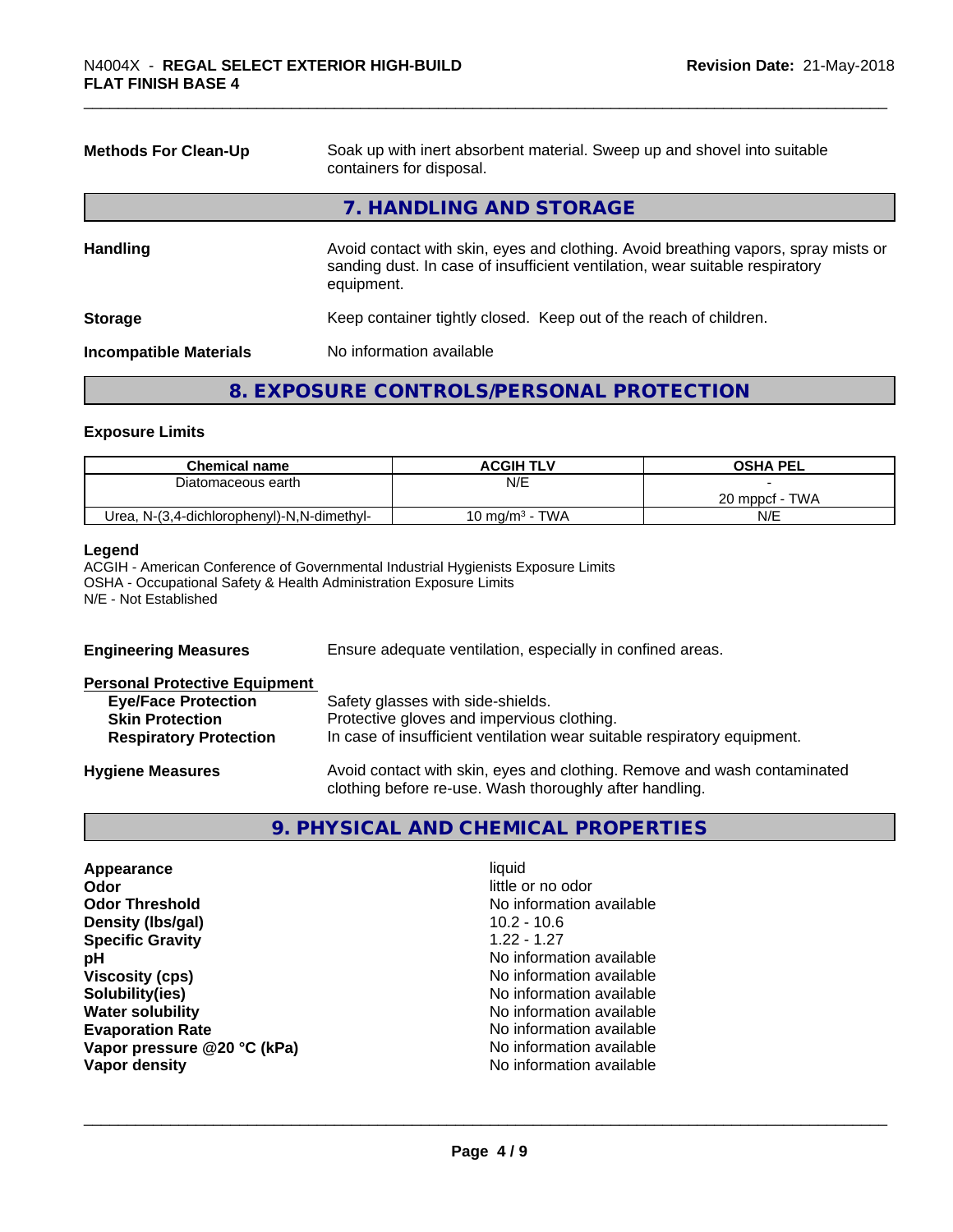| Wt. % Solids                         | $45 - 55$                |
|--------------------------------------|--------------------------|
| Vol. % Solids                        | $35 - 45$                |
| Wt. % Volatiles                      | $45 - 55$                |
| Vol. % Volatiles                     | $55 - 65$                |
| <b>VOC Regulatory Limit (g/L)</b>    | < 50                     |
| <b>Boiling Point (°F)</b>            | 212                      |
| <b>Boiling Point (°C)</b>            | 100                      |
| <b>Freezing Point (°F)</b>           | 32                       |
| <b>Freezing Point (°C)</b>           | 0                        |
| Flash Point (°F)                     | Not applicable           |
| Flash Point (°C)                     | Not applicable           |
| <b>Method</b>                        | Not applicable           |
| Flammability (solid, gas)            | Not applicable           |
| <b>Upper flammability limit:</b>     | Not applicable           |
| Lower flammability limit:            | Not applicable           |
| <b>Autoignition Temperature (°F)</b> | No information available |
| <b>Autoignition Temperature (°C)</b> | No information available |
| Decomposition Temperature (°F)       | No information available |
| Decomposition Temperature (°C)       | No information available |
| <b>Partition coefficient</b>         | No information available |

# **10. STABILITY AND REACTIVITY**

| <b>Reactivity</b>                       | Not Applicable                           |
|-----------------------------------------|------------------------------------------|
| <b>Chemical Stability</b>               | Stable under normal conditions.          |
| <b>Conditions to avoid</b>              | Prevent from freezing.                   |
| <b>Incompatible Materials</b>           | No materials to be especially mentioned. |
| <b>Hazardous Decomposition Products</b> | None under normal use.                   |
| Possibility of hazardous reactions      | None under normal conditions of use.     |

**11. TOXICOLOGICAL INFORMATION**

**Product Information**

#### **Information on likely routes of exposure**

**Principal Routes of Exposure** Eye contact, skin contact and inhalation.

**Acute Toxicity** 

**Product Information** No information available

### **Symptoms** related to the physical, chemical and toxicological characteristics

**Symptoms** No information available

# **Delayed and immediate effects as well as chronic effects from short and long-term exposure**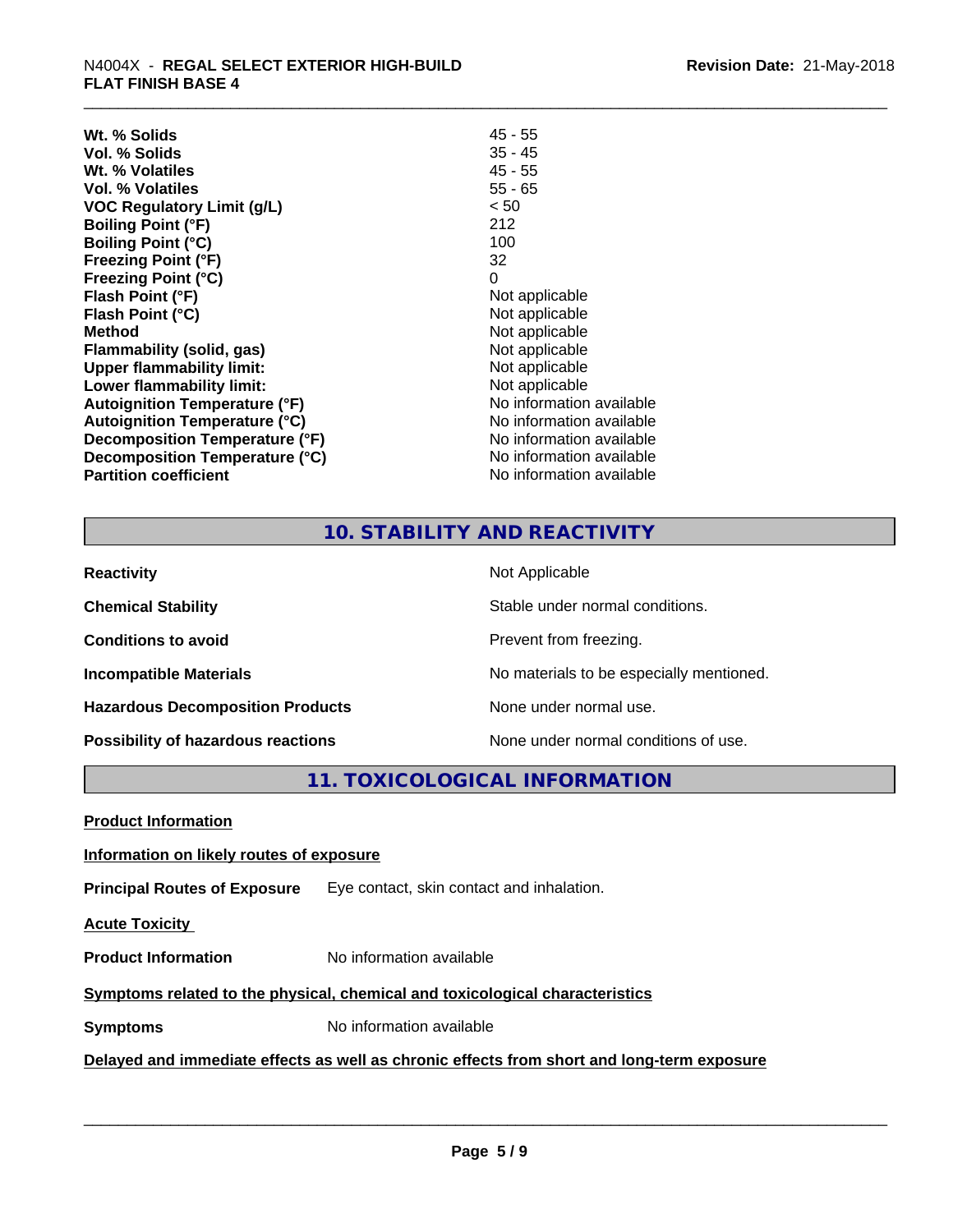| Eye contact<br><b>Skin contact</b> | May cause slight irritation.<br>Substance may cause slight skin irritation. Prolonged or repeated contact may dry<br>skin and cause irritation. |
|------------------------------------|-------------------------------------------------------------------------------------------------------------------------------------------------|
| <b>Inhalation</b>                  | May cause irritation of respiratory tract.                                                                                                      |
| Ingestion                          | Ingestion may cause gastrointestinal irritation, nausea, vomiting and diarrhea.                                                                 |
| <b>Sensitization</b>               | May cause an allergic skin reaction                                                                                                             |
| <b>Neurological Effects</b>        | No information available.                                                                                                                       |
| <b>Mutagenic Effects</b>           | No information available.                                                                                                                       |
| <b>Reproductive Effects</b>        | No information available.                                                                                                                       |
| <b>Developmental Effects</b>       | No information available.                                                                                                                       |
| <b>Target organ effects</b>        | No information available.                                                                                                                       |
| <b>STOT - single exposure</b>      | No information available.                                                                                                                       |
| <b>STOT - repeated exposure</b>    | No information available.                                                                                                                       |
| Other adverse effects              | No information available.                                                                                                                       |
| <b>Aspiration Hazard</b>           | No information available                                                                                                                        |

#### **Numerical measures of toxicity**

**The following values are calculated based on chapter 3.1 of the GHS document**

**ATEmix (dermal)** 665509 **ATEmix (inhalation-dust/mist)** 467.4 mg/L

#### **Component Information**

Urea, N-(3,4-dichlorophenyl)-N,N-dimethyl- LD50 Oral: 1017 mg/kg (Rat) LD50 Dermal: > 5000 mg/kg (Rat) 2-N-octyl-4-Isothiazolin-3-One LD50 Oral: 550 mg/kg (Rat) LD50 Dermal: 690 mg/kg (Rabbit)

#### **Carcinogenicity**

*Limited evidence of a carcinogenic effect.*

**12. ECOLOGICAL INFORMATION**

#### **Ecotoxicity Effects**

The environmental impact of this product has not been fully investigated.

#### **Product Information**

#### **Acute Toxicity to Fish** No information available

# **Acute Toxicity to Aquatic Invertebrates**

No information available

# **Acute Toxicity to Aquatic Plants**

No information available

# **Persistence / Degradability**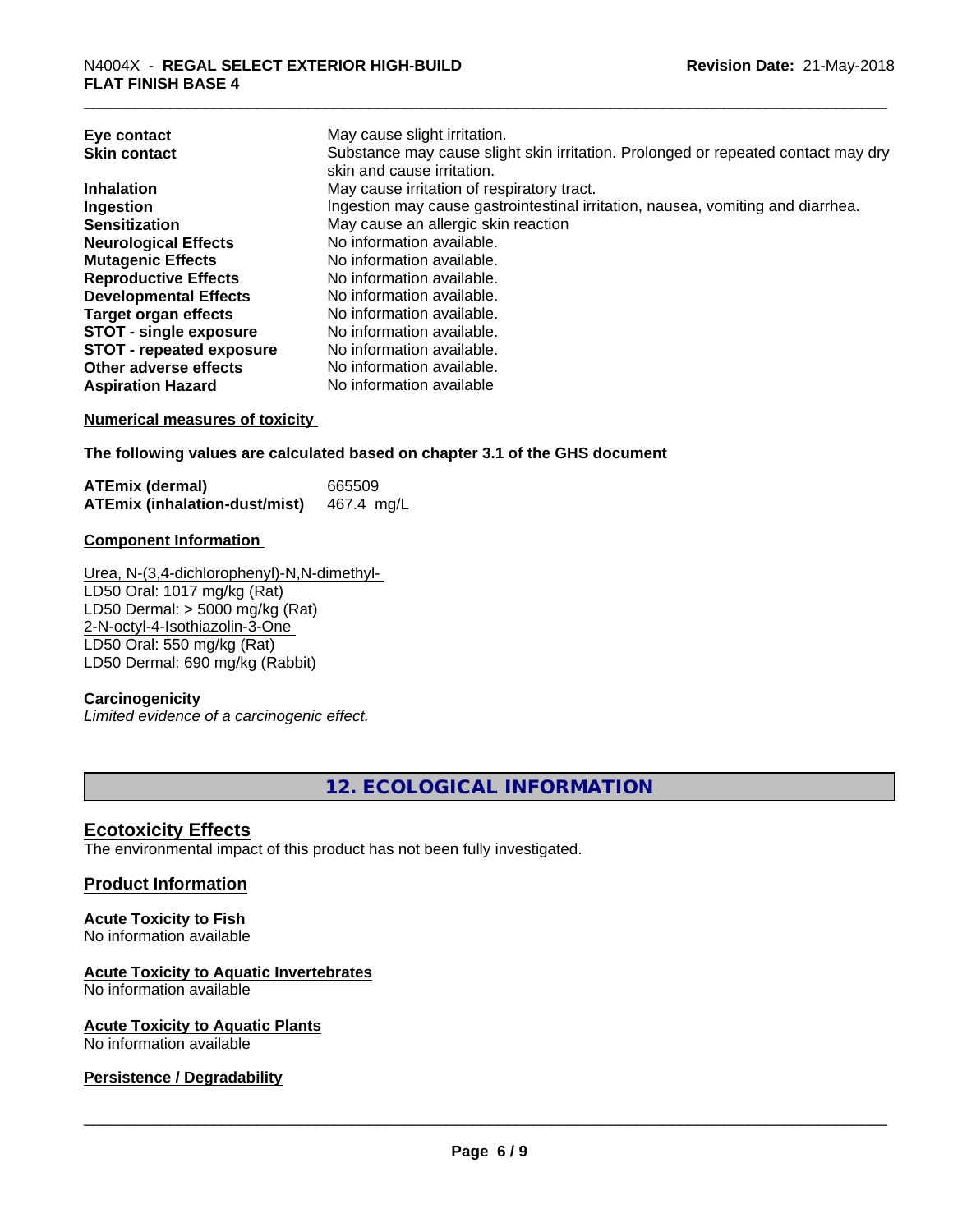No information available.

#### **Bioaccumulation**

There is no data for this product.

#### **Mobility in Environmental Media**

No information available.

#### **Ozone**

No information available

#### **Component Information**

#### **Acute Toxicity to Fish**

Urea, N-(3,4-dichlorophenyl)-N,N-dimethyl- LC50: 3.5 mg/L (Rainbow Trout - 96 hr.)

#### **Acute Toxicity to Aquatic Invertebrates**

No information available

#### **Acute Toxicity to Aquatic Plants**

No information available

|                                  | 13. DISPOSAL CONSIDERATIONS                                                                                                                                                                                               |
|----------------------------------|---------------------------------------------------------------------------------------------------------------------------------------------------------------------------------------------------------------------------|
| <b>Waste Disposal Method</b>     | Dispose of in accordance with federal, state, and local regulations. Local<br>requirements may vary, consult your sanitation department or state-designated<br>environmental protection agency for more disposal options. |
|                                  | 14. TRANSPORT INFORMATION                                                                                                                                                                                                 |
| <b>DOT</b>                       | Not regulated                                                                                                                                                                                                             |
| <b>ICAO / IATA</b>               | Not regulated                                                                                                                                                                                                             |
| <b>IMDG/IMO</b>                  | Not regulated                                                                                                                                                                                                             |
|                                  | <b>15. REGULATORY INFORMATION</b>                                                                                                                                                                                         |
| <b>International Inventories</b> |                                                                                                                                                                                                                           |

#### **TSCA: United States** Yes - All components are listed or exempt.<br> **DSL: Canada** Yes - All components are listed or exempt. Yes - All components are listed or exempt.

# **Federal Regulations**

#### **SARA 311/312 hazardous categorization**

Acute health hazard Yes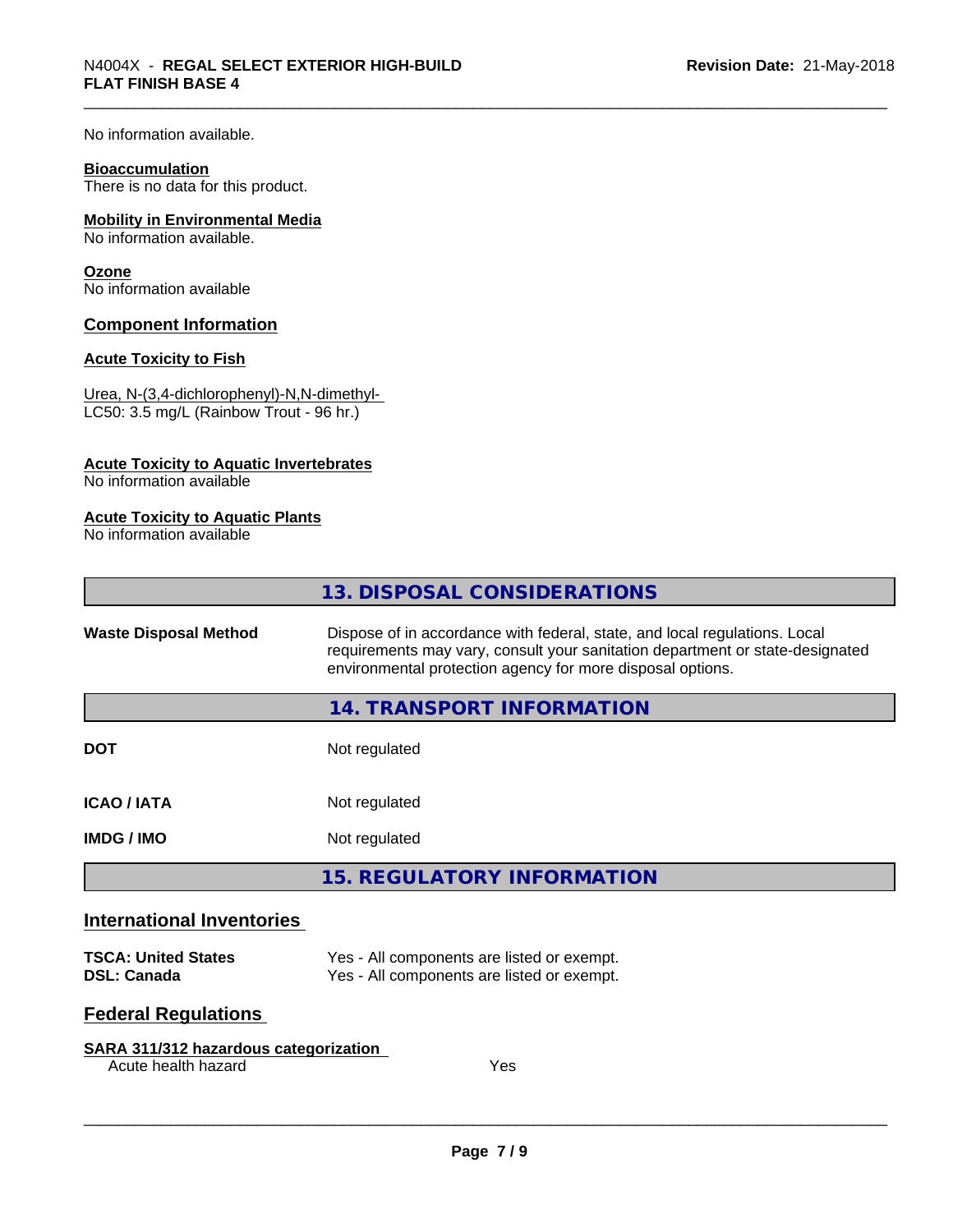| Chronic Health Hazard             | Yes |
|-----------------------------------|-----|
| Fire hazard                       | Nο  |
| Sudden release of pressure hazard | Nο  |
| Reactive Hazard                   | Nο  |

#### **SARA 313**

Section 313 of Title III of the Superfund Amendments and Reauthorization Act of 1986 (SARA). This product contains a chemical or chemicals which are subject to the reporting requirements of the Act and Title 40 of the Code of Federal Regulations, Part 372:

*None*

#### **Clean Air Act,Section 112 Hazardous Air Pollutants (HAPs) (see 40 CFR 61)**

This product contains the following HAPs:

*None*

# **US State Regulations**

#### **California Proposition 65**

**WARNING:** Cancer and Reproductive Harm– www.P65warnings.ca.gov

#### **State Right-to-Know**

| <b>Chemical name</b>                 | <b>Massachusetts</b> | <b>New Jersey</b> | Pennsylvania |
|--------------------------------------|----------------------|-------------------|--------------|
| Diatomaceous earth                   |                      |                   |              |
| Urea                                 |                      |                   |              |
| N-(3,4-dichlorophenyl)-N,N-dimethyl- |                      |                   |              |

#### **Legend**

X - Listed

# **16. OTHER INFORMATION**

**HMIS** - **Health:** 1\* **Flammability:** 0 **Reactivity:** 0 **PPE:** -

#### **HMIS Legend**

- 0 Minimal Hazard
- 1 Slight Hazard
- 2 Moderate Hazard
- 3 Serious Hazard
- 4 Severe Hazard
- \* Chronic Hazard

X - Consult your supervisor or S.O.P. for "Special" handling instructions.

*Note: The PPE rating has intentionally been left blank. Choose appropriate PPE that will protect employees from the hazards the material will present under the actual normal conditions of use.*

*Caution: HMISÒ ratings are based on a 0-4 rating scale, with 0 representing minimal hazards or risks, and 4 representing significant hazards or risks. Although HMISÒ ratings are not required on MSDSs under 29 CFR 1910.1200, the preparer, has chosen to provide them. HMISÒ ratings are*